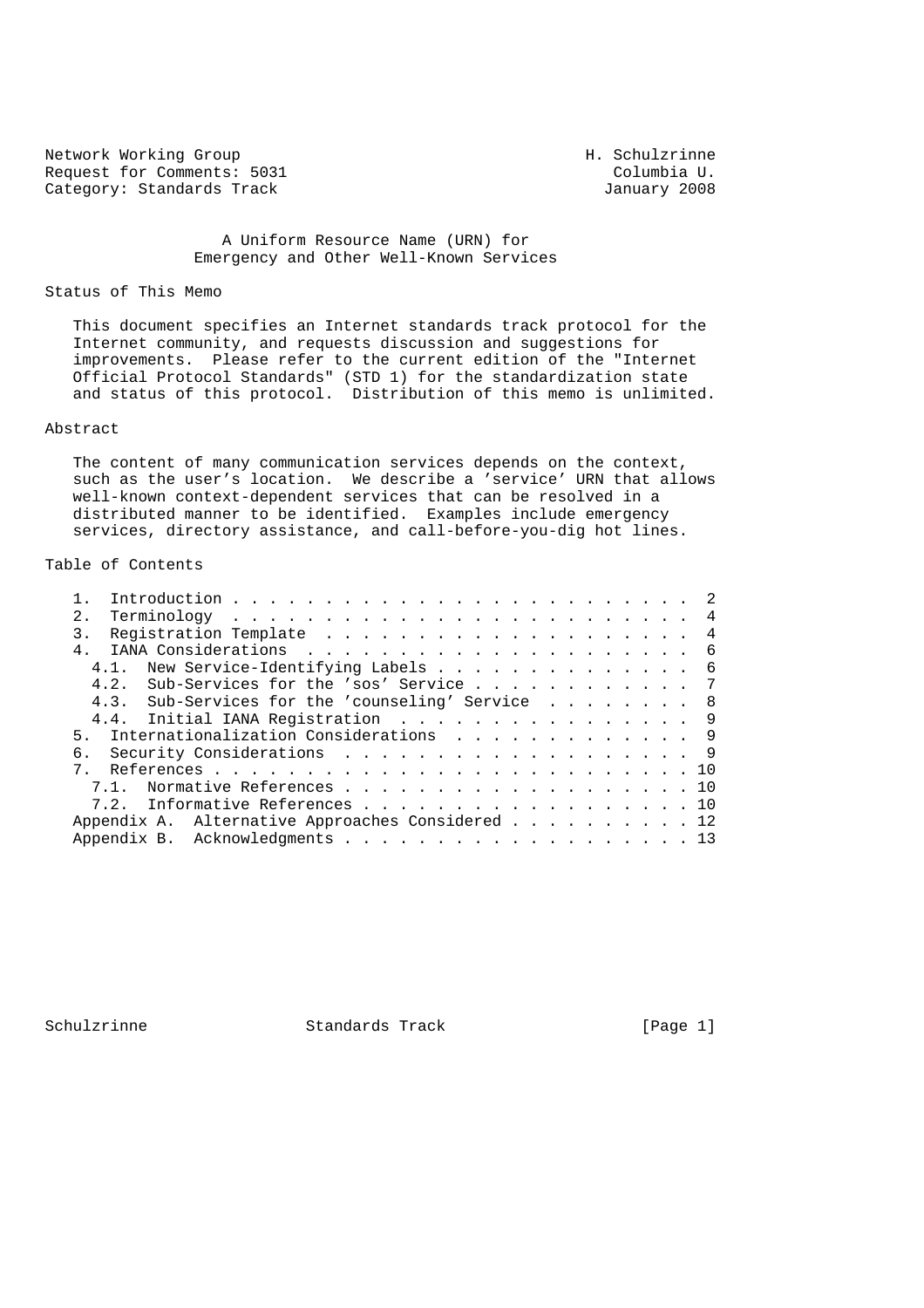## 1. Introduction

 In existing telecommunications systems, there are many well-known communication and information services that are offered by loosely coordinated entities across a large geographic region, with well known identifiers. Some of the services are operated by governments or regulated monopolies, others by competing commercial enterprises. Examples include emergency services (reached by dialing 9-1-1 in North America, 1-1-2 in Europe), community services and volunteer opportunities (2-1-1 in some regions of the United States), telephone directory and repair services (4-1-1 and 6-1-1 in the United States and Canada), government information services (3-1-1 in some cities in the United States), lawyer referral services (1-800-LAWYER), car roadside assistance (automobile clubs), and pizza delivery services. Unfortunately, almost all of them are limited in scope to a single country or possibly a group of countries, such as those belonging to the North American Numbering Plan or the European Union. The same identifiers are often used for other purposes outside that region, making access to such services difficult when users travel or use devices produced outside their home country.

 These services are characterized by long-term stability of user visible identifiers, decentralized administration of the underlying service, and a well-defined resolution or mapping mechanism. For example, there is no national coordination or call center for "9-1-1" in the United States; rather, various local government organizations cooperate to provide this service based on jurisdictions.

 In this document, we propose a URN namespace that, together with resolution protocols beyond the scope of this document, allows us to define such global, well-known services, while distributing the actual implementation across a large number of service-providing entities. There are many ways to divide provision of such services, such as dividing responsibility by geographic region or by the service provider a user chooses. In addition, users can choose different mapping service providers that in turn manage how geographic locations are mapped to service providers.

 Availability of such service identifiers allows end systems to convey information about the desired service to other network entities. For example, an IP phone could have a special set of short cuts, address book entries, or buttons that invoke emergency services. When such a service identifier is put into the outgoing Session Initiation Protocol (SIP) [RFC3261] message, it allows SIP proxies to unambiguously take actions, as it would not be practical to configure them with dial strings and emergency numbers used throughout the world. Hence, such service identifiers make it possible to delegate routing decisions to third parties and to mark certain requests as

Schulzrinne Standards Track [Page 2]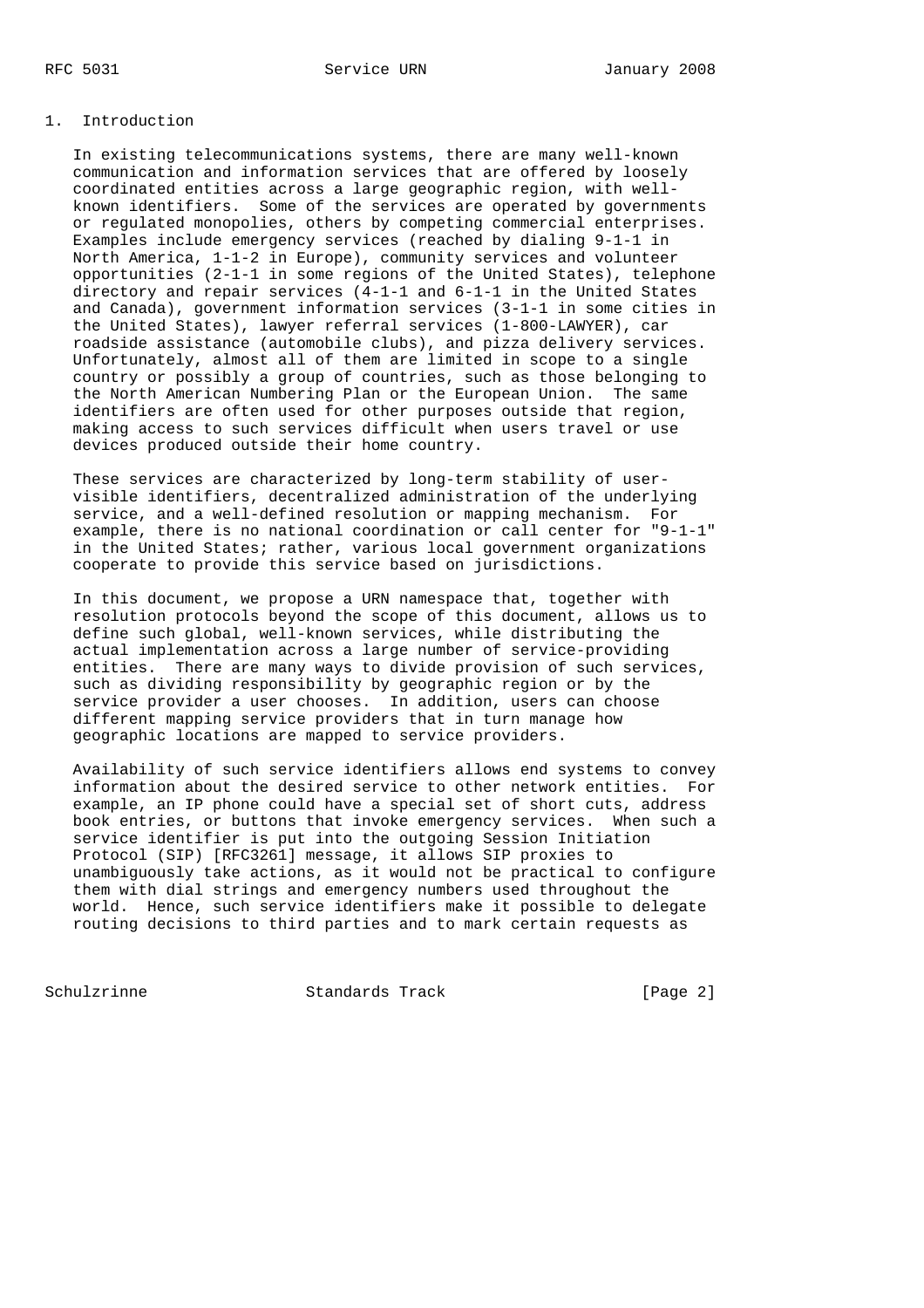having special characteristics while preventing these characteristics from being accidentally invoked.

 This URN identifies services independent of the particular protocol that is used to request or deliver the service. The URN may appear in protocols that allow general URIs, such as the SIP [RFC3261] request URIs, web pages, or mapping protocols.

 The service URN is a protocol element and is generally not expected to be visible to humans. For example, it is expected that callers will still dial the emergency number '9-1-1' in the United States to reach emergency services. In some other cases, speed dial buttons might identify the service, as is common practice on hotel phones today. (Speed dial buttons for summoning emergency help are considered inappropriate by most emergency services professionals, at least for mobile devices, as they are too prone to being triggered accidentally.)

 The translation of service dial strings or service numbers to service URNs in the end host is beyond the scope of this document. These translations likely depend on the location of the caller and may be many-to-one, i.e., several service numbers may map to one service URN. For example, a phone for a traveler could recognize the emergency service number for both the traveler's home location and the traveler's visited location, mapping both to the same universal service URN, urn: service: sos.

 Since service URNs are not routable, a SIP proxy or user agent has to translate the service URN into a routable URI for a location appropriate service provider, such as a SIP URL. A Location-to- Service Translation Protocol (LoST) [LOST] is expected to be used as a resolution system for mapping service URNs to URLs based on geographic location. In the future, there may be several such protocols, possibly different ones for different services.

 Services are described by top-level service type, and may contain a hierarchy of sub-services that further describe the service, as outlined in Section 3.

 We discuss alternative approaches for creating service identifiers, and why they are unsatisfactory, in Appendix A.

Schulzrinne Standards Track [Page 3]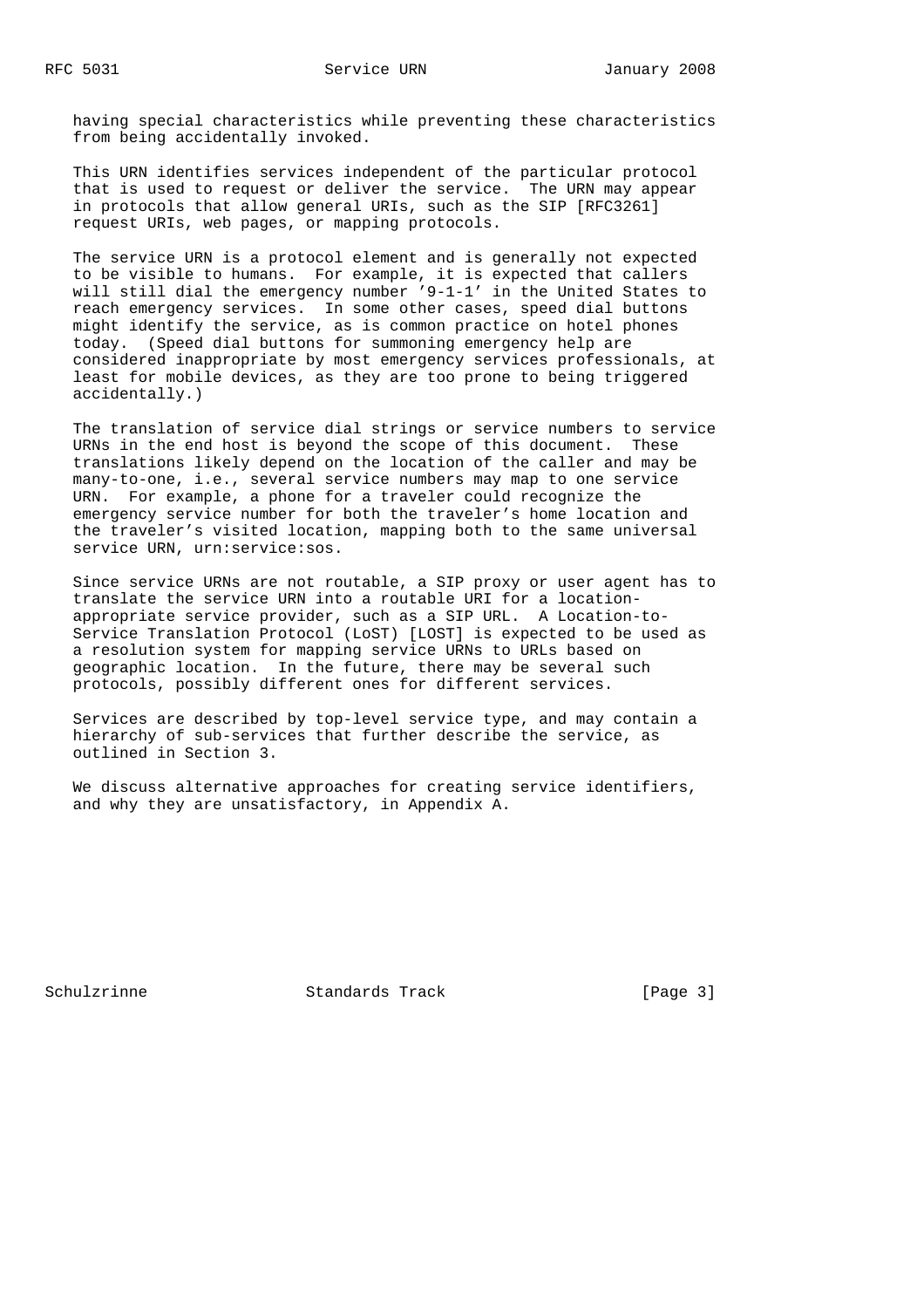2. Terminology

 In this document, the key words "MUST", "MUST NOT", "REQUIRED", "SHALL", "SHALL NOT", "SHOULD", "SHOULD NOT", "RECOMMENDED", "MAY", and "OPTIONAL" are to be interpreted as described in RFC 2119 [RFC2119].

Terminology specific to emergency services is defined in [RFC5012].

3. Registration Template

 Below, we include the registration template for the URN scheme according to RFC 3406 [RFC3406].

Namespace ID: service

Registration Information:

Registration version: 1

Registration date: 2006-04-02

Declared registrant of the namespace:

Registering organization: IETF

Designated contact: Henning Schulzrinne

Designated contact email: hgs@cs.columbia.edu

 Declaration of syntactic structure: The URN consists of a hierarchical service identifier, with a sequence of labels separated by periods. The left-most label is the most significant one and is called 'top-level service', while names to the right are called 'sub-services'. The set of allowable characters is the same as that for domain names [RFC1123] and a subset of the labels allowed in [RFC3958]. Labels are case-insensitive, but MUST be specified in all lower-case. For any given service URN, service identifiers can be removed right-to-left; the resulting URN is still valid, referring to a more generic service. In other words, if a service 'x.y.z' exists, the URNs 'x' and 'x.y' are also valid service URNs. The ABNF [RFC4234] is shown below.

Schulzrinne Standards Track [Page 4]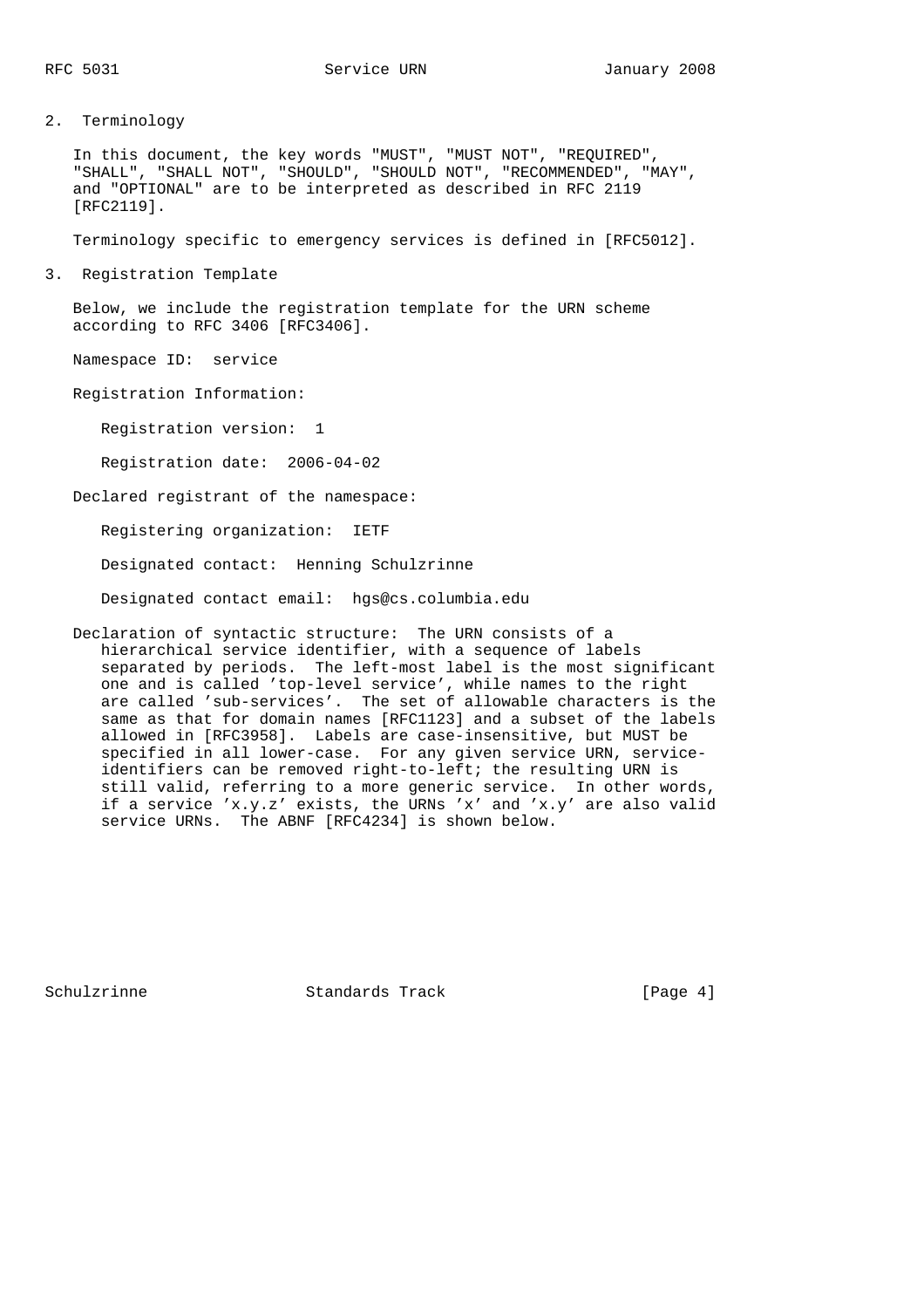| service-URN |                    | = "URN:service:" service          |                                         |
|-------------|--------------------|-----------------------------------|-----------------------------------------|
| service     |                    | $=$ top-level $*(".$ sub-service) |                                         |
| top-level   |                    |                                   | = let-dig [ *25let-dig-hyp let-dig ]    |
| sub-service |                    |                                   | = let-dig [ *let-dig-hyp let-dig ]      |
| let-dig-hyp | $=$ let-dig / "-"  |                                   |                                         |
| let-dig     | $=$ ALPHA / DIGIT  |                                   |                                         |
| ALPHA       |                    |                                   | $=$ $x41-5A$ / $x61-7A$ ; $A-Z$ / $a-z$ |
| DIGIT       | $=$ $x30-39$ ; 0-9 |                                   |                                         |
|             |                    |                                   |                                         |

Relevant ancillary documentation: None

- Community considerations: The service URN is believed to be relevant to a large cross-section of Internet users, including both technical and non-technical users, on a variety of devices, but particularly for mobile and nomadic users. The service URN will allow Internet users needing services to identify the service by kind, without having to determine manually who provides the particular service in the user's current context, e.g., at the user's current location. For example, travelers will be able to use their mobile devices to request emergency services without having to know the emergency dial string of the visited country. The assignment of identifiers is described in the IANA Considerations (Section 4). The service URN does not prescribe a particular resolution mechanism, but it is assumed that a number of different entities could operate and offer such mechanisms.
	- Namespace considerations: There do not appear to be other URN namespaces that serve the same need of uniquely identifying widely-available communication and information services. Unlike most other currently registered URN namespaces, the service URN does not identify documents and protocol objects (e.g., [RFC3044], [RFC3187], [RFC4179], and [RFC4195]), types of telecommunications equipment [RFC4152], people, or organizations [RFC3043]. tel URIs [RFC3966] identify telephone numbers, but numbers commonly identifying services (such as 911 or 112) are specific to a particular region or country.
	- Identifier uniqueness considerations: A service URN identifies a logical service, specified in the service registration (see IANA Considerations (Section 4)). Resolution of the URN, if successful, will return a particular instance of the service, and this instance may be different even for two users making the same request in the same place at the same time; the logical service identified by the URN, however, is persistent and unique. Service URNs MUST be unique for each unique service; this is guaranteed through the registration of each service within this namespace, described in Section 4.

Schulzrinne Standards Track [Page 5]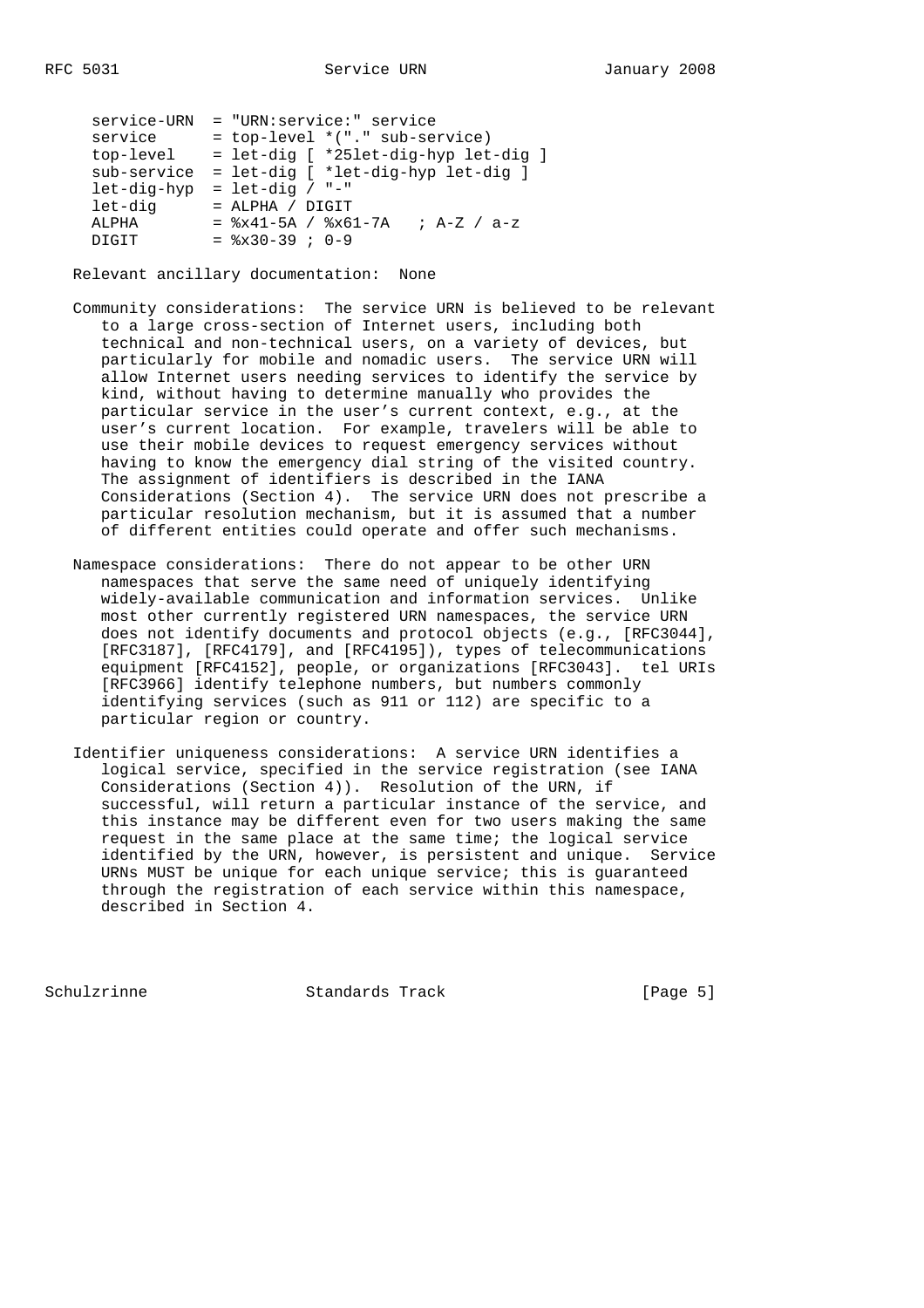- Identifier persistence considerations: The 'service' URN for the same service is expected to be persistent, although there naturally cannot be a guarantee that a particular service will continue to be available globally or at all times.
- Process of identifier assignment: The process of identifier assignment is described in the IANA Considerations (Section 4).
- Process for identifier resolution: There is no single global resolution service for 'service' URNs. However, each top-level service can provide a set of mapping protocols to be used with 'service' URNs of that service.
- Rules for lexical equivalence: 'service' identifiers are compared according to case-insensitive string equality.
- Conformance with URN syntax: The BNF in the 'Declaration of syntactic structure' above constrains the syntax for this URN scheme.
- Validation mechanism: Validation determines whether a given string is currently a validly-assigned URN [RFC3406]. Due to the distributed nature of the mapping mechanism, and since not all services are available everywhere and not all mapping servers may be configured with all current service registrations, validation in this sense is not possible. Also, the discovery mechanism for the mapping mechanism may not be configured with all current top level services.

Scope: The scope for this URN is public and global.

4. IANA Considerations

 This section registers a new URN scheme with the registration template provided in Section 3.

 Below, Section 4.1 details how to register new service-identifying labels. Descriptions of sub-services for the first two services to be registered, sos and counseling, are given in Section 4.2 and Section 4.3, respectively. Finally, Section 4.4 contains the initial registration table.

4.1. New Service-Identifying Labels

 Services and sub-services are identified by labels managed by IANA, according to the processes outlined in [RFC2434] in a new registry called "Service URN Labels". Thus, creating a new service requires IANA action. The policy for adding top-level service labels is

Schulzrinne Standards Track [Page 6]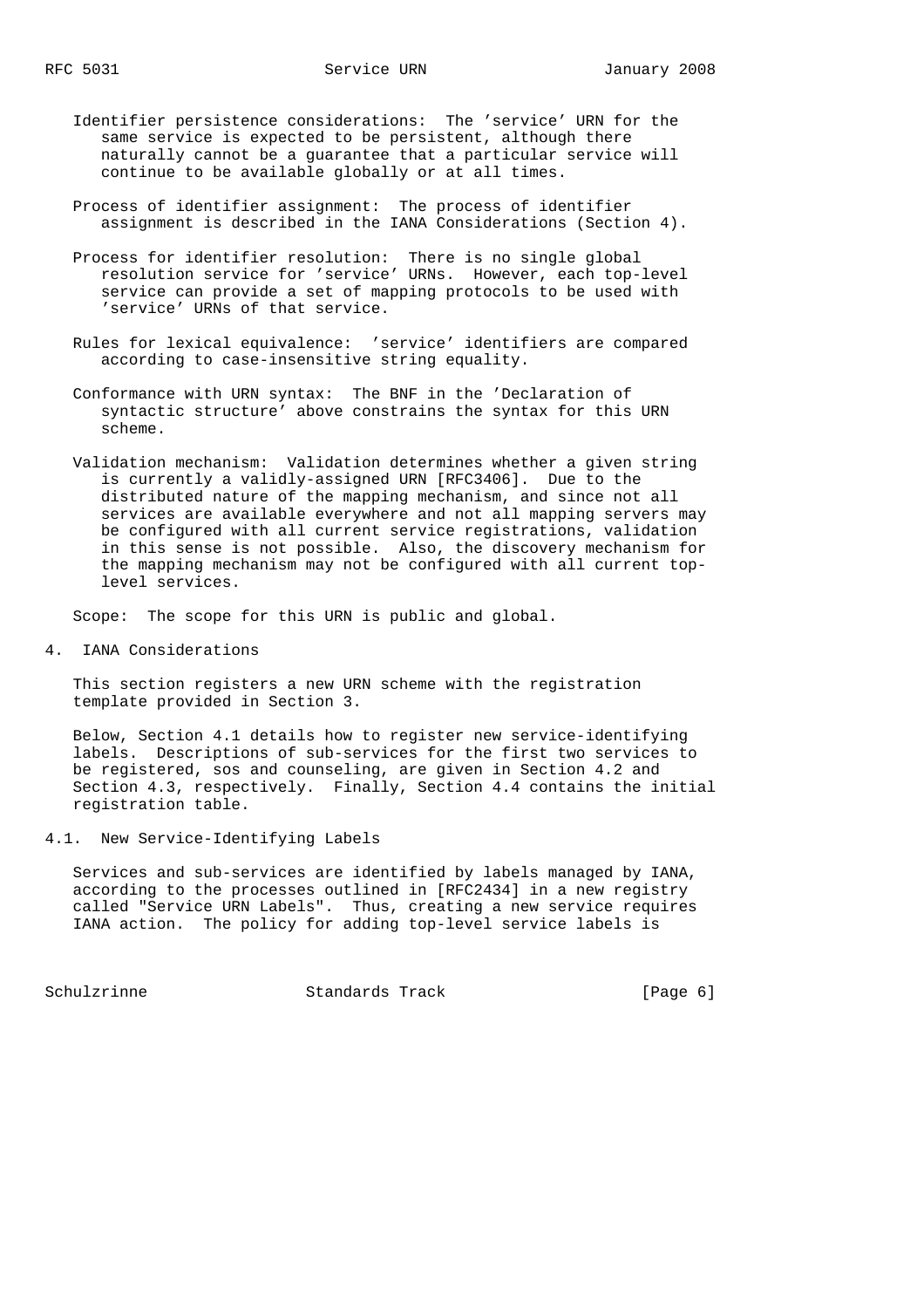'Standards Action'. (This document defines the top-level services 'sos' and 'counseling'.) The policy for assigning labels to sub services may differ for each top-level service designation and MUST be defined by the document describing the top-level service.

Entries in the registration table have the following format:

 Service Reference Description ------------------------------------------------------------------- foo RFCxyz Brief description of the 'foo' top-level service foo.bar RFCabc Description of the 'foo.bar' service

 To allow use within the constraints of S-NAPTR [RFC3958], all top level service names MUST NOT exceed 27 characters.

4.2. Sub-Services for the 'sos' Service

 This section defines the first service registration within the IANA registry defined in Section 4.1, using the top-level service label 'sos'.

 The 'sos' service type describes emergency services requiring an immediate response, typically offered by various branches of the government or other public institutions. Additional sub-services can be added after expert review and must be of general public interest and have a similar emergency nature. The expert is designated by the ECRIT working group, its successor, or, in their absence, the IESG. The expert review should only approve emergency services that are offered widely and in different countries, with approximately the same caller expectation in terms of services rendered. The 'sos' service is not meant to invoke general government, public information, counseling, or social services.

- urn:service:sos The generic 'sos' service reaches a public safety answering point (PSAP), which in turn dispatches aid appropriate to the emergency. It encompasses all of the services listed below.
- urn:service:sos.ambulance This service identifier reaches an ambulance service that provides emergency medical assistance and transportation.
- urn:service:sos.animal-control Animal control typically enforces laws and ordinances pertaining to animal control and management, investigates cases of animal abuse, educates the community in responsible pet ownership and wildlife care, and provides for the housing and care of homeless animals, among other animal-related services.

Schulzrinne Standards Track [Page 7]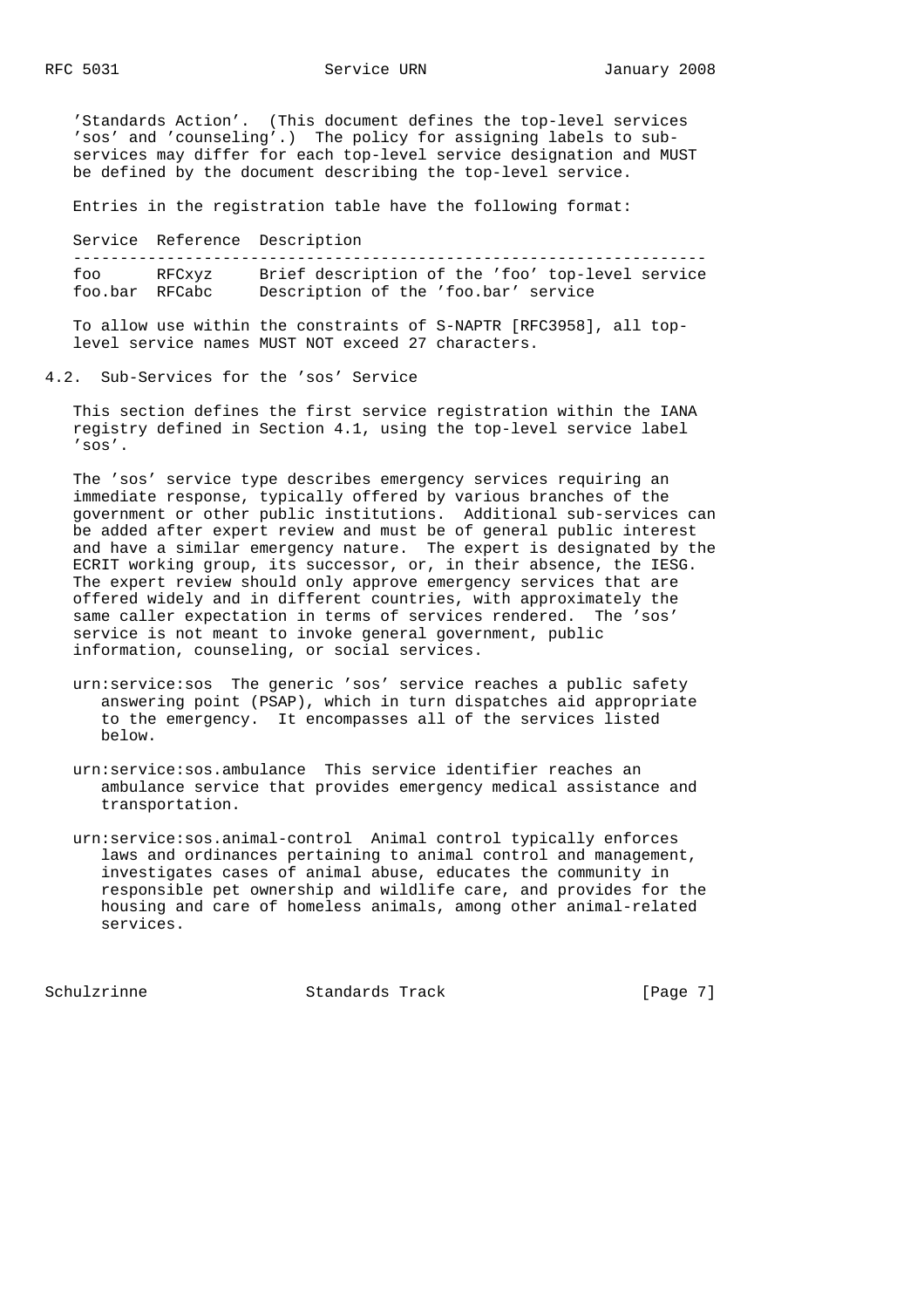urn:service:sos.fire The 'fire' service identifier summons the fire service, also known as the fire brigade or fire department.

- urn:service:sos.gas The 'gas' service allows the reporting of natural gas (and other flammable gas) leaks or other natural gas emergencies.
- urn:service:sos.marine The 'marine' service refers to maritime search and rescue services such as those offered by the coast guard, lifeboat, or surf lifesavers.
- urn:service:sos.mountain The 'mountain' service refers to mountain rescue services (i.e., search and rescue activities that occur in a mountainous environment), although the term is sometimes also used to apply to search and rescue in other wilderness environments.
- urn:service:sos.physician The 'physician' emergency service connects the caller to a physician referral service.
- urn:service:sos.poison The 'poison' service refers to special information centers set up to inform citizens about how to respond to potential poisoning. These poison control centers maintain a database of poisons and appropriate emergency treatment.
- urn:service:sos.police The 'police' service refers to the police department or other law enforcement authorities.
- 4.3. Sub-Services for the 'counseling' Service

 The 'counseling' service type describes services where callers can receive advice and support, often anonymous, but not requiring an emergency response. (Naturally, such services may transfer callers to an emergency service or summon such services if the situation warrants.) Additional sub-services can be added after expert review and should be of general public interest. The expert is chosen in the same manner as described for the 'sos' service. The expert review should take into account whether these services are offered widely and in different countries, with approximately the same caller expectation in terms of services rendered.

 urn:service:counseling The generic 'counseling' service reaches a call center that transfers the caller based on his or her specific needs.

Schulzrinne Standards Track [Page 8]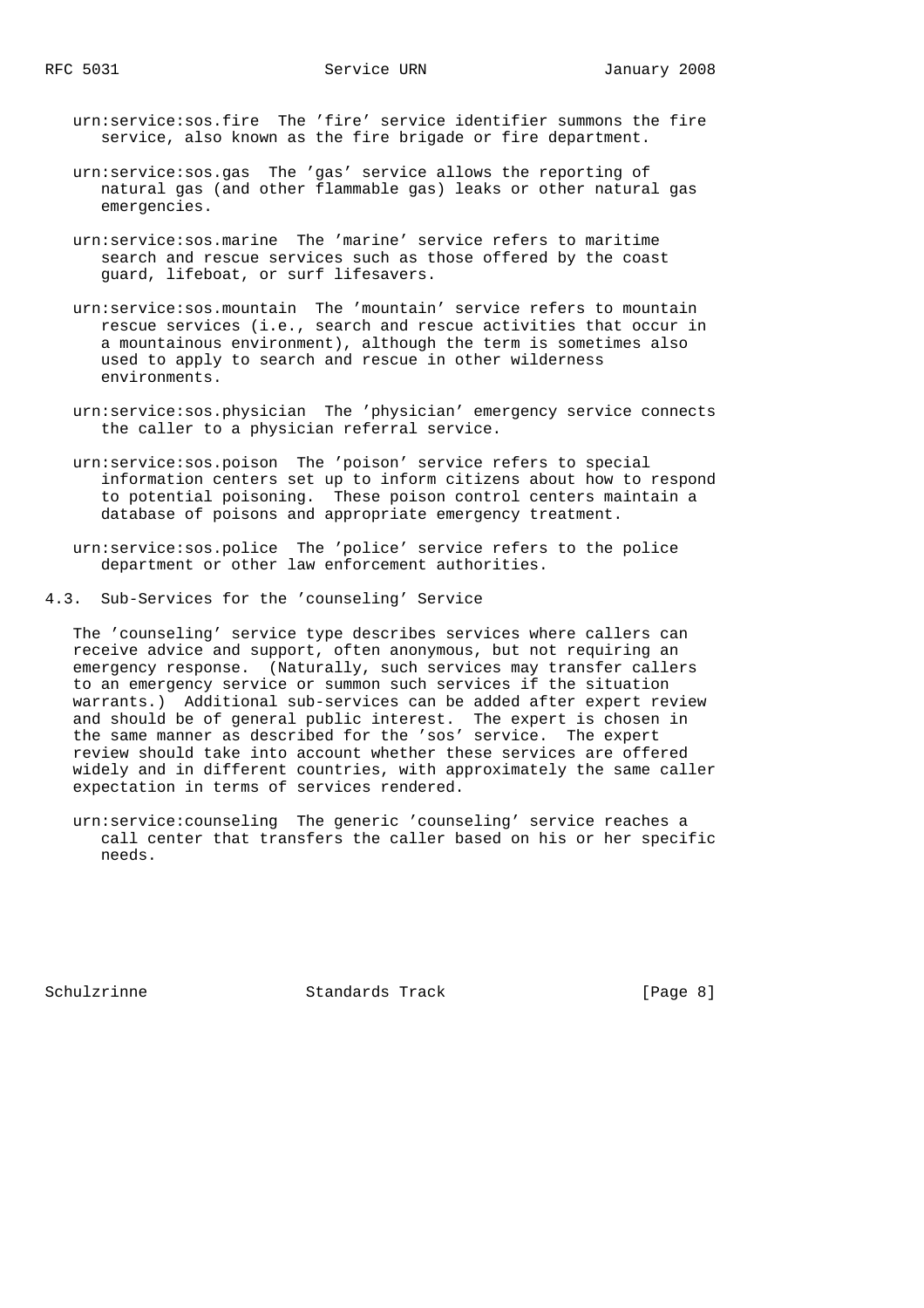urn:service:counseling.children The 'children' service refers to counseling and support services that are specifically tailored to the needs of children. Such services may, for example, provide advice to run-aways or victims of child abuse.

- urn:service:counseling.mental-health The 'mental-health' service refers to the "diagnostic, treatment, and preventive care that helps improve how persons with mental illness feel both physically and emotionally as well as how they interact with other persons". (U.S. Department of Health and Human Services)
- urn:service:counseling.suicide The 'suicide' service refers to the suicide prevention hotline.

4.4. Initial IANA Registration

 The following table contains the initial IANA registration for emergency and counseling services.

| Service                  |          | Reference Description         |  |
|--------------------------|----------|-------------------------------|--|
| counseling               | RFC 5031 | Counseling services           |  |
| counseling.children      | RFC 5031 | Counseling for children       |  |
| counseling.mental-health | RFC 5031 | Mental health counseling      |  |
| counseling.suicide       | RFC 5031 | Suicide prevention hotline    |  |
| SOS                      | RFC 5031 | Emergency services            |  |
| sos.animal-control       | RFC 5031 | Animal control                |  |
| sos.fire                 | RFC 5031 | Fire service                  |  |
| sos.gas                  | RFC 5031 | Gas leaks and gas emergencies |  |
| sos.marine               | RFC 5031 | Maritime search and rescue    |  |
| sos.mountain             | RFC 5031 | Mountain rescue               |  |
| sos.physician            | RFC 5031 | Physician referral service    |  |
| sos.poison               | RFC 5031 | Poison control center         |  |
| sos.police               | RFC 5031 |                               |  |

#### 5. Internationalization Considerations

 The service labels are protocol elements [RFC3536] and are not normally seen by users. Thus, the character set for these elements is restricted, as described in Section 3.

6. Security Considerations

 As an identifier, the service URN does not appear to raise any particular security issues. The services described by the URN are meant to be well-known, even if the particular service instance is access-controlled, so privacy considerations do not apply to the URN.

Schulzrinne Standards Track [Page 9]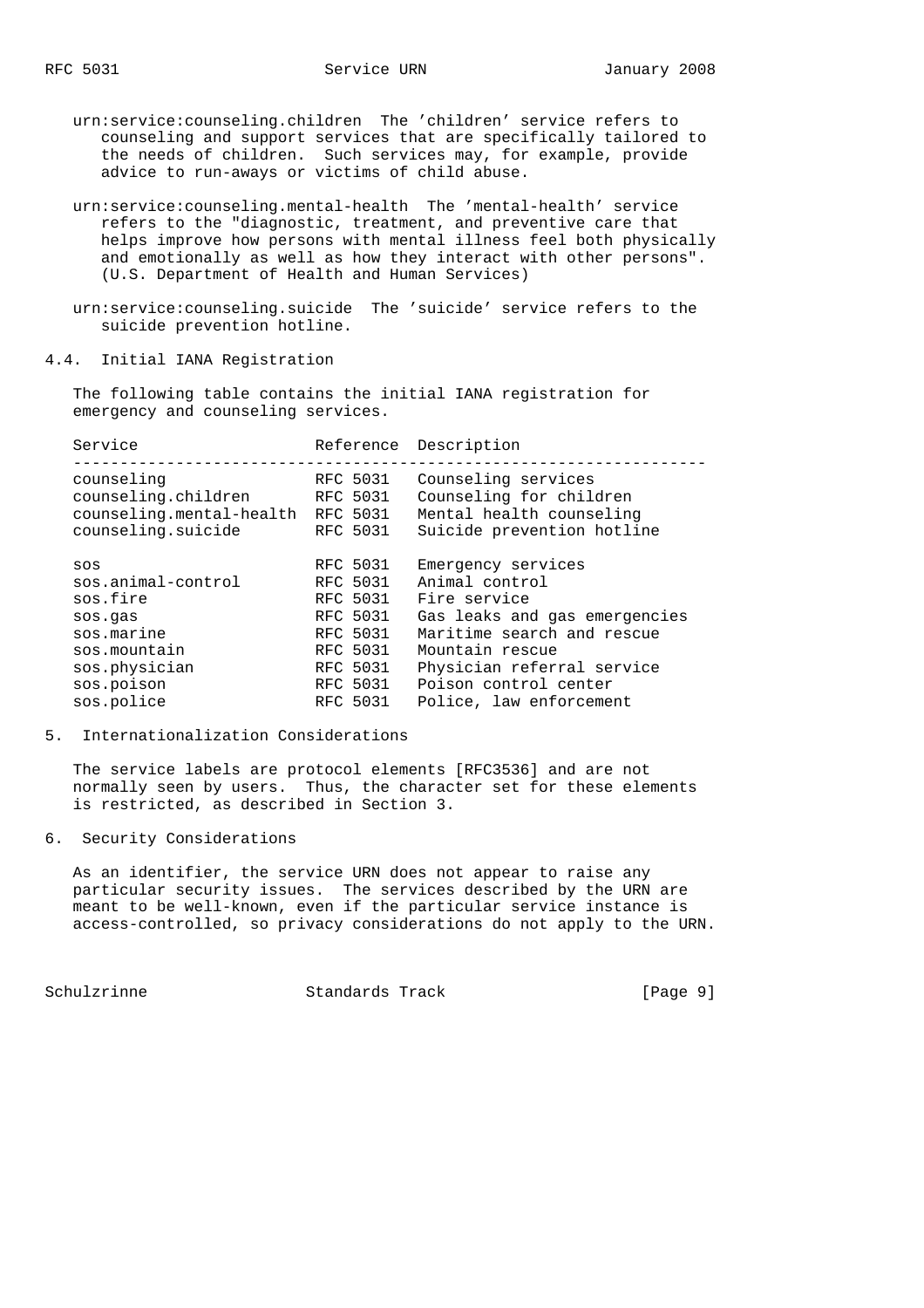There are likely no specific privacy issues when including a service URN on a web page, for example. On the other hand, ferrying the URN in a signaling protocol can give attackers information on the kind of service desired by the caller. For example, this makes it easier for the attacker to automatically find all calls for emergency services or directory assistance. Appropriate, protocol-specific security mechanisms need to be implemented for protocols carrying service URNs. The mapping protocol needs to address a number of threats, as detailed in [RFC5069]. That document also discusses the security considerations related to the use of the service URN for emergency services.

- 7. References
- 7.1. Normative References
	- [RFC1123] Braden, R., "Requirements for Internet Hosts Application and Support", STD 3, RFC 1123, October 1989.
	- [RFC2119] Bradner, S., "Key words for use in RFCs to Indicate Requirement Levels", BCP 14, RFC 2119, March 1997.
	- [RFC2434] Narten, T. and H. Alvestrand, "Guidelines for Writing an IANA Considerations Section in RFCs", BCP 26, RFC 2434, October 1998.
	- [RFC3261] Rosenberg, J., Schulzrinne, H., Camarillo, G., Johnston, A., Peterson, J., Sparks, R., Handley, M., and E. Schooler, "SIP: Session Initiation Protocol", RFC 3261, June 2002.
	- [RFC3958] Daigle, L. and A. Newton, "Domain-Based Application Service Location Using SRV RRs and the Dynamic Delegation Discovery Service (DDDS)", RFC 3958, January 2005.
	- [RFC4234] Crocker, D., Ed. and P. Overell, "Augmented BNF for Syntax Specifications: ABNF", RFC 4234, October 2005.
- 7.2. Informative References
	- [LOST] Hardie, T., "LoST: A Location-to-Service Translation Protocol", Work in Progress, March 2007.
	- [RFC2142] Crocker, D., "MAILBOX NAMES FOR COMMON SERVICES, ROLES AND FUNCTIONS", RFC 2142, May 1997.
	- [RFC2822] Resnick, P., "Internet Message Format", RFC 2822, April 2001.

Schulzrinne Standards Track [Page 10]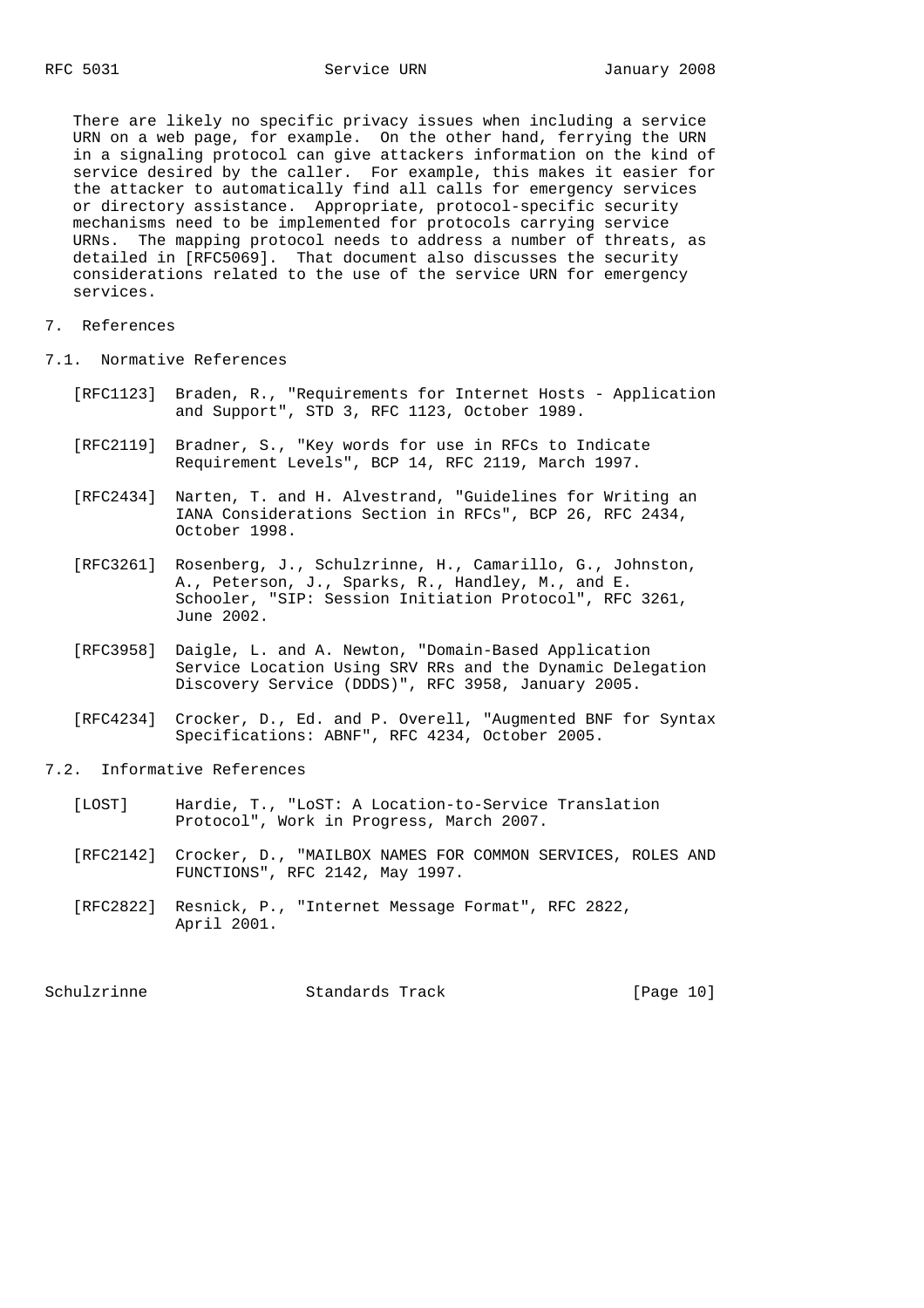- [RFC3043] Mealling, M., "The Network Solutions Personal Internet Name (PIN): A URN Namespace for People and Organizations", RFC 3043, January 2001.
- [RFC3044] Rozenfeld, S., "Using The ISSN (International Serial Standard Number) as URN (Uniform Resource Names) within an ISSN-URN Namespace", RFC 3044, January 2001.
- [RFC3187] Hakala, J. and H. Walravens, "Using International Standard Book Numbers as Uniform Resource Names", RFC 3187, October 2001.
- [RFC3406] Daigle, L., van Gulik, D., Iannella, R., and P. Faltstrom, "Uniform Resource Names (URN) Namespace Definition Mechanisms", BCP 66, RFC 3406, October 2002.
- [RFC3536] Hoffman, P., "Terminology Used in Internationalization in the IETF", RFC 3536, May 2003.
- [RFC3966] Schulzrinne, H., "The tel URI for Telephone Numbers", RFC 3966, December 2004.
- [RFC4152] Tesink, K. and R. Fox, "A Uniform Resource Name (URN) Namespace for the Common Language Equipment Identifier (CLEI) Code", RFC 4152, August 2005.
- [RFC4179] Kang, S., "Using Universal Content Identifier (UCI) as Uniform Resource Names (URN)", RFC 4179, October 2005.
- [RFC4195] Kameyama, W., "A Uniform Resource Name (URN) Namespace for the TV-Anytime Forum", RFC 4195, October 2005.
- [RFC5012] Schulzrinne, H. and R. Marshall, Ed., "Requirements for Emergency Context Resolution with Internet Technologies", RFC 5012, January 2008.
- [RFC5069] Taylor, T., Ed., Tschofenig, H., Schulzrinne, H., and M. Shanmugam, "Security Threats and Requirements for Emergency Call Marking and Mapping", RFC 5069, January 2008.

Schulzrinne Standards Track [Page 11]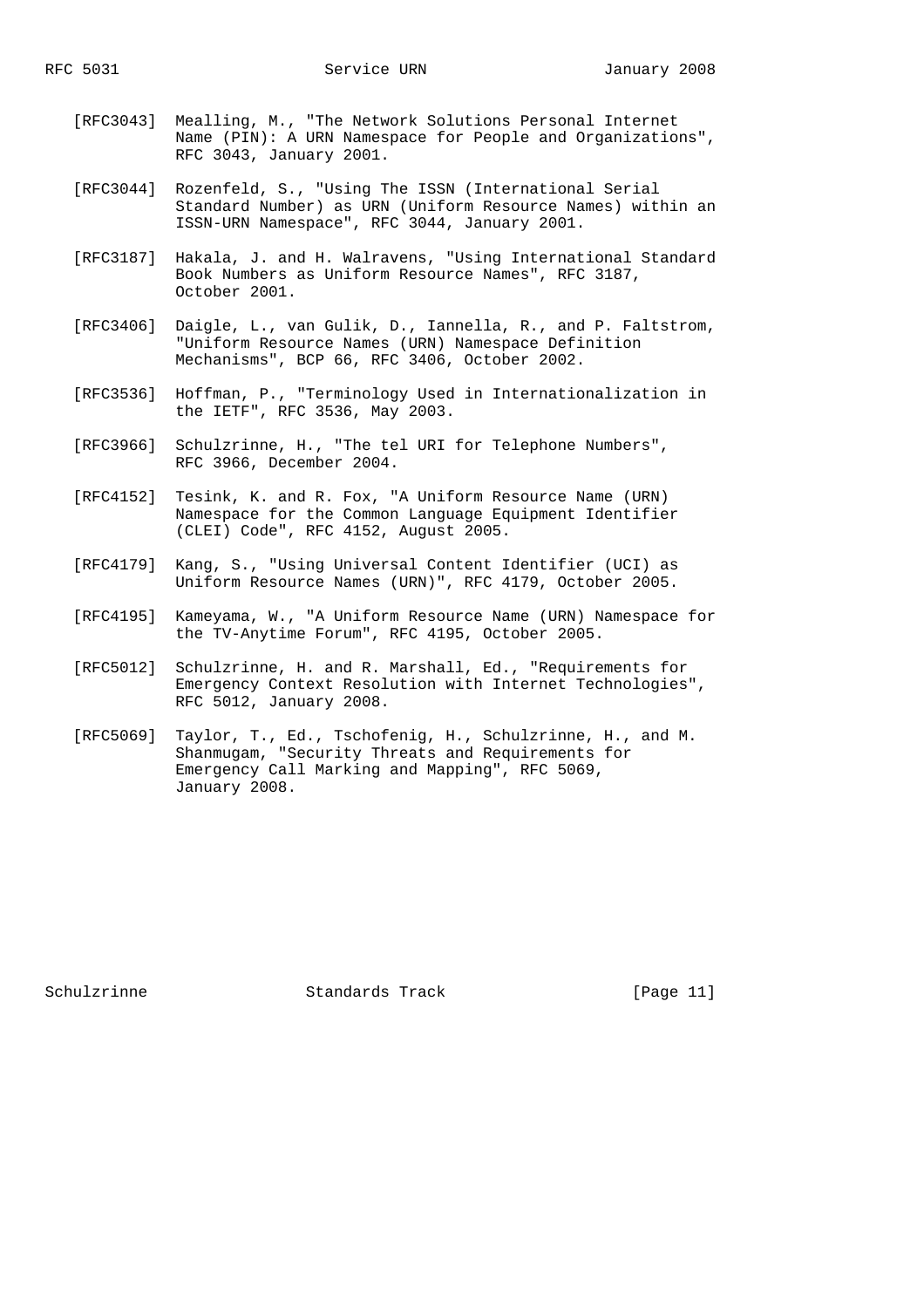## Appendix A. Alternative Approaches Considered

 The discussions of ways to identify emergency calls has yielded a number of proposals. Since these are occasionally brought up during discussions, we briefly summarize why this document chose not to pursue these solutions.

- tel:NNN;context=+C This approach uses tel URIs [RFC3966]. Here, NNN is the national emergency number, where the country is identified by the context C. This approach is easy for user agents to implement, but hard for proxies and other SIP elements to recognize, as it would have to know about all number-context combinations in the world and track occasional changes. In addition, many of these numbers are being used for other services. For example, the emergency number in Paraguay (00) is also used to call the international operator in the United States. As another example, a number of countries, such as Italy, use 118 as an emergency number, but it also connects to directory assistance in Finland.
- tel:sos This solution avoids name conflicts, but requires extending the "tel" URI "tel" [RFC3966]. It also only works if every outbound proxy knows how to route requests to a proxy that can reach emergency services since tel URIs do not identify the destination server.
- sip:sos@domain Earlier work had defined a special user identifier, sos, within the caller's home domain in a SIP URI, for example, sip:sos@example.com. Such a user identifier follows the convention of RFC 2142 [RFC2142] and the "postmaster" convention documented in RFC 2822 [RFC2822]. This approach had the advantage that dial plans in existing user agents could probably be converted to generate such a URI and that only the home proxy for the domain has to understand the user naming convention. However, it overloads the user part of the URI with specific semantics rather than being opaque, makes routing by the outbound proxy a special case that does not conform to normal SIP request-URI handling rules and is SIP-specific. The mechanism also does not extend readily to other services.
- SIP URI user parameter: One could create a special URI, such as "aor-domain;user=sos". This avoids the name conflict problem, but requires mechanism-aware user agents that are capable of emitting this special URI. Also, the 'user' parameter is meant to describe the format of the user part of the SIP URI, which this usage does not do. Adding other parameters still leaves unclear what, if

Schulzrinne Standards Track [Page 12]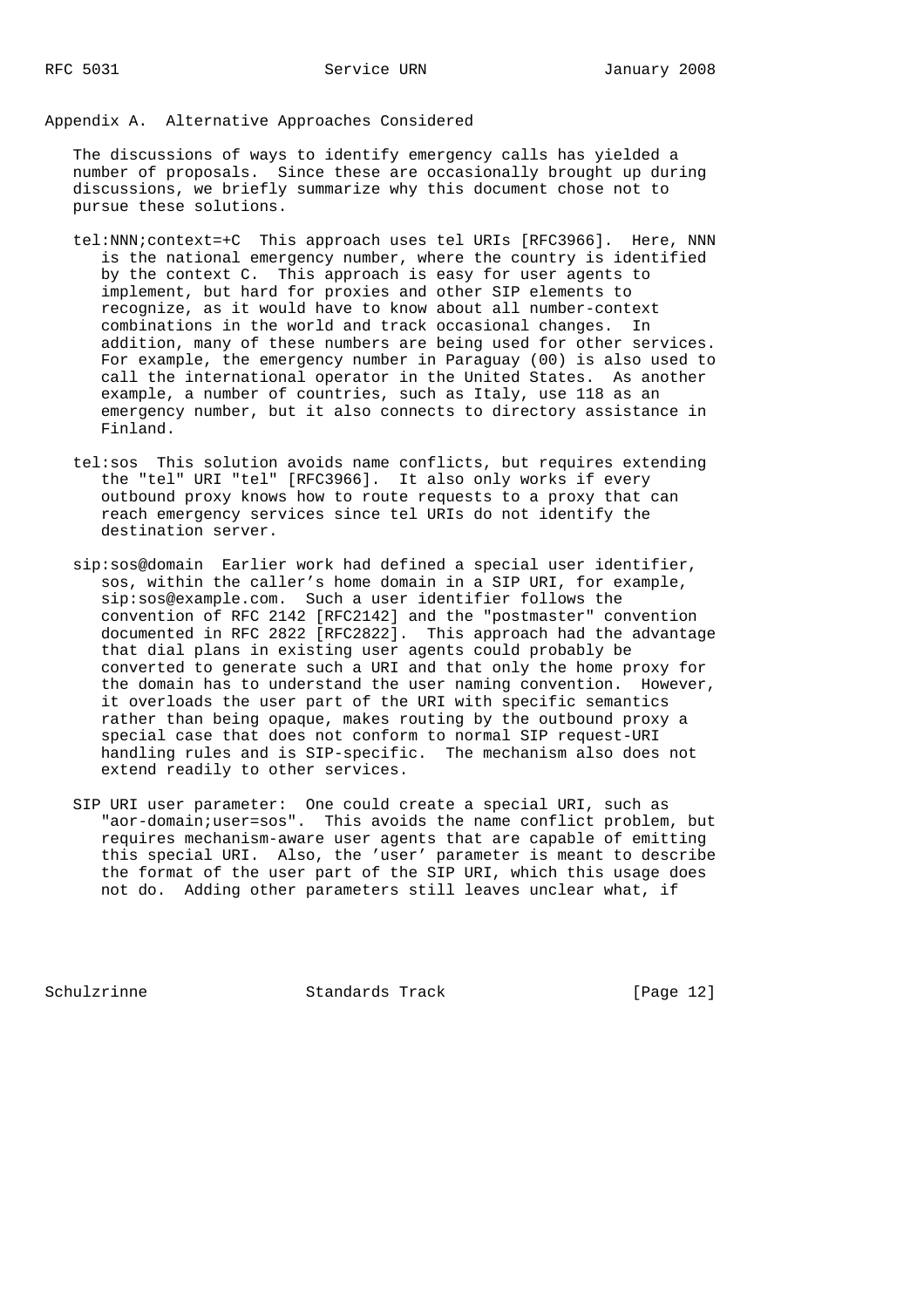any, conventions should be used for the user and domain part of the URL. Neither solution is likely to be backward-compatible with existing clients.

 Special domain: A special domain, such as "sip:fire@sos.int" could be used to identify emergency calls. This has similar properties as the "tel:sos" URI, except that it is indeed a valid URI. To make this usable, the special domain would have to be operational and point to an appropriate emergency services proxy. Having a single, if logical, emergency services proxy for the whole world seems to have undesirable scaling and administrative properties.

#### Appendix B. Acknowledgments

 This document is based on discussions with Jonathan Rosenberg and benefited from the comments of Leslie Daigle, Keith Drage, Benja Fallenstein, Paul Kyzivat, Andrew Newton, Brian Rosen, Jonathan Rosenberg, Martin Thomson, and Hannes Tschofenig.

Author's Address

 Henning Schulzrinne Columbia University Department of Computer Science 450 Computer Science Building New York, NY 10027 **US** 

 Phone: +1 212 939 7004 EMail: hgs+ecrit@cs.columbia.edu URI: http://www.cs.columbia.edu

Schulzrinne Standards Track [Page 13]